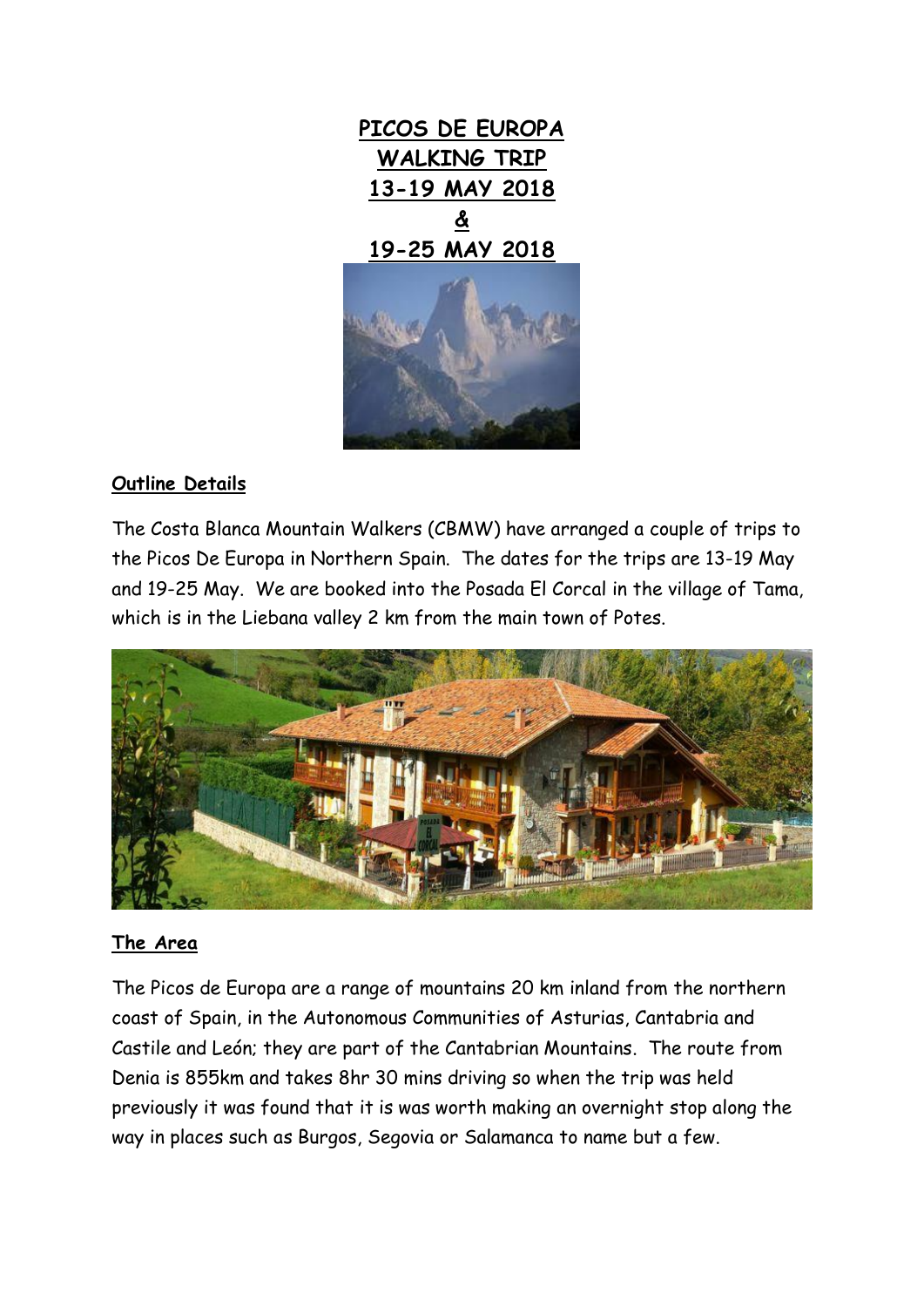Potes is capital of the Picos De Europa and is located in the centre of the Liebana region where the Deva and Quiviesa rivers meet.

## **The Hotel - Posada El Corcal**

The hotel [\(http://elcorcaldeliebana.es/en/roural-inn-in-cantabria/\)](http://elcorcaldeliebana.es/en/roural-inn-in-cantabria/) is located away from the main road in a quiet rural setting. The modern rustic building is well maintained and consists of lounge area on the ground floor with fireplace, library and computer with wifi throughout the building. Breakfast is served in this area in a morning.

There is a small fitness centre in the basement consisting of a Jacuzzi and sauna plus some exercise equipment.

The bedrooms are all individually decorated with classical furnishings, cheerful colours and rustic touches. Enjoy fabulous views of the mountains from your bedroom window.

Evening meals are served in the restaurant, Casa Fofi, which is owned by the same family and is about 20 m away from the main accommodation in a separate building.

The cost of the accommodation and half-board is approximately  $\epsilon$ 300 per person based on two people in a double room for 6 nights.

# **The Walking**

There are a variety of walking trails both from the area of the Hotel and around the area of Potes. The outline plan is to have guided walks on all the 5 days (Mon-Fri & Sun-Thu) and to take in the high level routes around the Fuente De cable car or the lower level upland pastures meadows and woodlands that at this time of year should be at its best for flowers. All plans will be totally dependent on weather and fitness/interest levels of the group. There is no expectation that walkers will walk every day or that you will be on the guided walks. You are free to decide on whether to either self-guide using the information available in the hotel or on Walk in Spain, join the guided walking or perhaps take a trip around the area or to the coast which is about 40 mins away.

### **Booking**